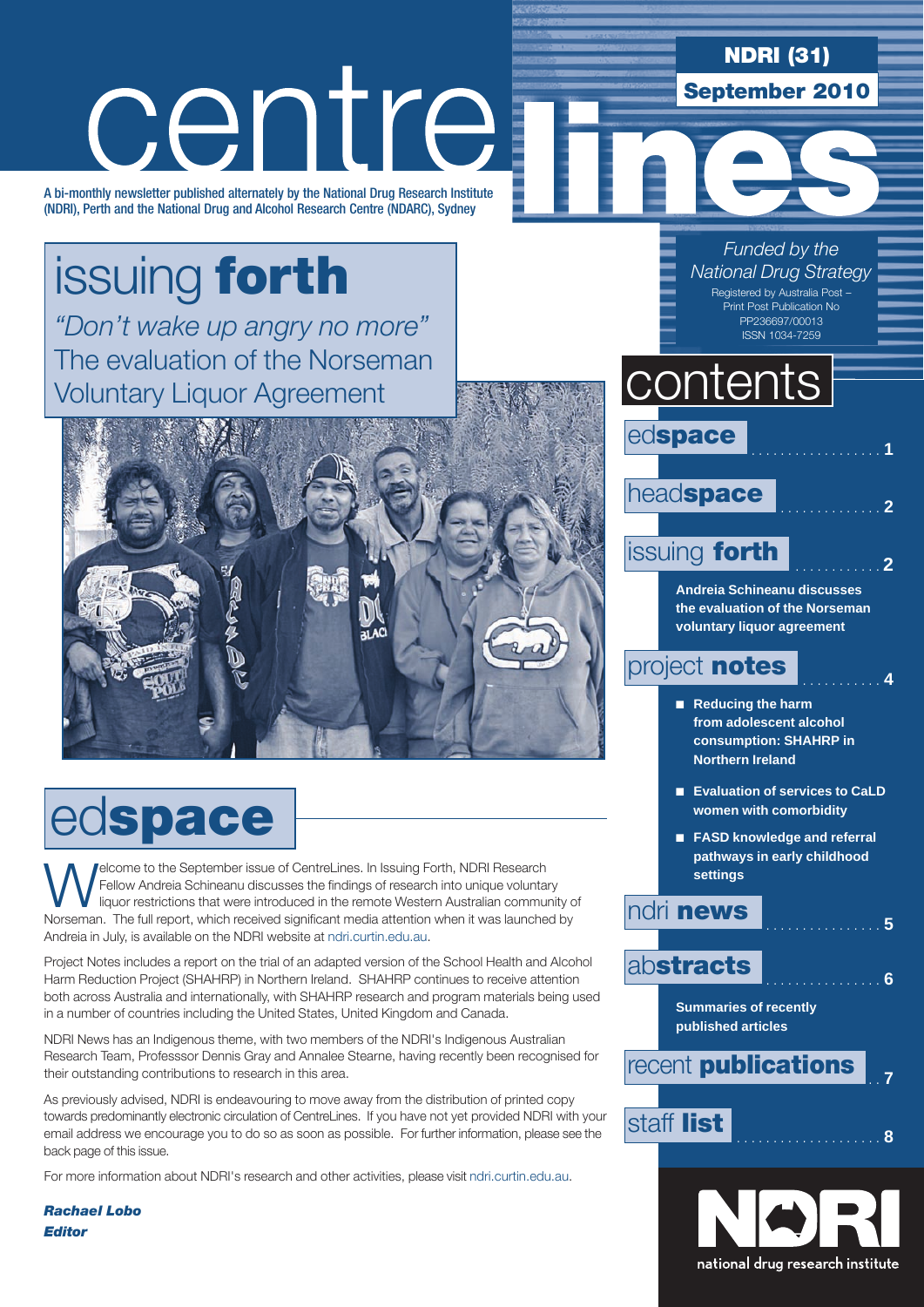# centre lines

# headspace

### Investing in effective alcohol prevention strategies

Icohol related problems are receiving increasing attention. Emerging evidence is indicating that consumption has been increasing over the past decade or so, accompanied by evidence of increasing alcohol caused liver disease and hospital admissions. A majority of affected individuals have not sought treatment. While it is clear we need to increase access to effective treatment, we also need to invest in effective prevention strategies. Of course, the strongest and most consistent evidence is for strategies that influence the general availability of alcohol, through price, hours of sale and so on. In recent years local alcohol restrictions have become more widespread, especially in rural and remote communities that have been experiencing particularly high levels of alcohol related harm (eg see NDRI 2007). Diverse approaches have been adopted to control how alcohol is provided, including banning the sale of particular types of alcohol, restricting bulk sales, imposing special restrictions on the hours or days on which off-premise sales can occur or even

banning alcohol sales altogether. There is increasing evidence that many approaches have had a significant impact on alcohol sales and related harm, measured in terms of reduced alcohol caused hospital admissions, reduced impost on police and fewer admissions to sobering-up shelters. Some commentators have called for such controls to be matched by strategies that enrich communities, providing meaningful alternatives to hazardous drinking, and the provision of improved access to treatment for those in need. A feature of most approaches is that they rely on legislative imposition and enforcement by the relevant authorities. This should be so – alcohol is, after all, a drug which is associated with high levels of social and health problems. Indeed, some reviews have indicated that a critical ingredient of effective prevention of alcohol problems is the extent to which legislation is enforced.

In this edition's *Issuing Forth*, Andreia Schineanu describes the controls accepted and voluntarily implemented by a licensee



in one community. The evidence indicates that the controls had an impact on consumption and harm. The convergence of the licensee's interest in reduced alcohol problems and those of public health is evident and important. This illustration, from a unique community with one licensee, can serve us well. However, consistently the evidence warns against reliance on such convergence. Effective responses are likely to be based on policy that does not create high-risk promotion and availability of alcohol, that supports those who supply alcohol responsibly and holds to account those who do not through legislation that supports public health, and the meaningful enforcement of that legislation. cl

*Steve Allsop Director*

# issuing forth

### Norseman Voluntary Liquor Agreement – the exception, not the rule

It is well established that in general<br>
more Indigenous people do not drink<br>
compared to non-Indigenous people;<br>
compared to non-Indigenous people; t is well established that in general more Indigenous people do not drink however among those that drink, alcohol problems are significantly higher among the Indigenous population<sup>1-3</sup>. One way to address this issue is by restricting the supply of alcohol in Indigenous communities either by declaring 'dry' (alcohol-free) areas or by using liquor licensing legislation to control availability $4,5$ . The two main components of such restrictions are to limit the opening hours for licensed premises and/or to ban the sale of certain items. While voluntary liquor accords to restrict the supply and sale of alcohol have been largely ineffective, it seems that in the case of Norseman, such approaches have worked.

Norseman is a small country town in the Goldfields region of Western Australia, with significantly higher rates of alcohol use and associated harms than the state average but comparable to the rest of the Goldfields<sup>6</sup>. The development of the Norseman Voluntary Liquor Agreement has been a result of a community planning process by Population Health (Goldfields) and the Norseman Aboriginal community to address chronic disease where the community identified alcohol as the primary issue. Between 2005 and 2007, the community, assisted by Population Health (Goldfields) developed various local strategies to reduce their alcohol consumption. However they were unable to maintain change for extended periods and hence decided stronger measures were needed.

Negotiation with the local licensee to *voluntarily* restrict the sale of the identified packaged liquor products ensued, supported by various stakeholders. Only one outlet in Norseman has a licence to sell packaged liquor to the general public, and



the licensee was agreeable to support the community's request. Thus, from 1 March 2008, the following voluntary restrictions were imposed on the sale of take away alcohol:

*Between 12 midday and 6pm, Monday to Sunday, red and white Lambrusco wine was limited to one 5 litre cask per person per day, port wine was limited to one 2 litre cask per person per day and non fortified wine was limited to one 4 litre cask per person per day. No sales of the above mentioned products were permitted at any other time.*

In 2008, the Kalgoorlie Alcohol Action Project, funded by the Alcohol Education and Rehabilitation Foundation, was invited by the Norseman Aboriginal community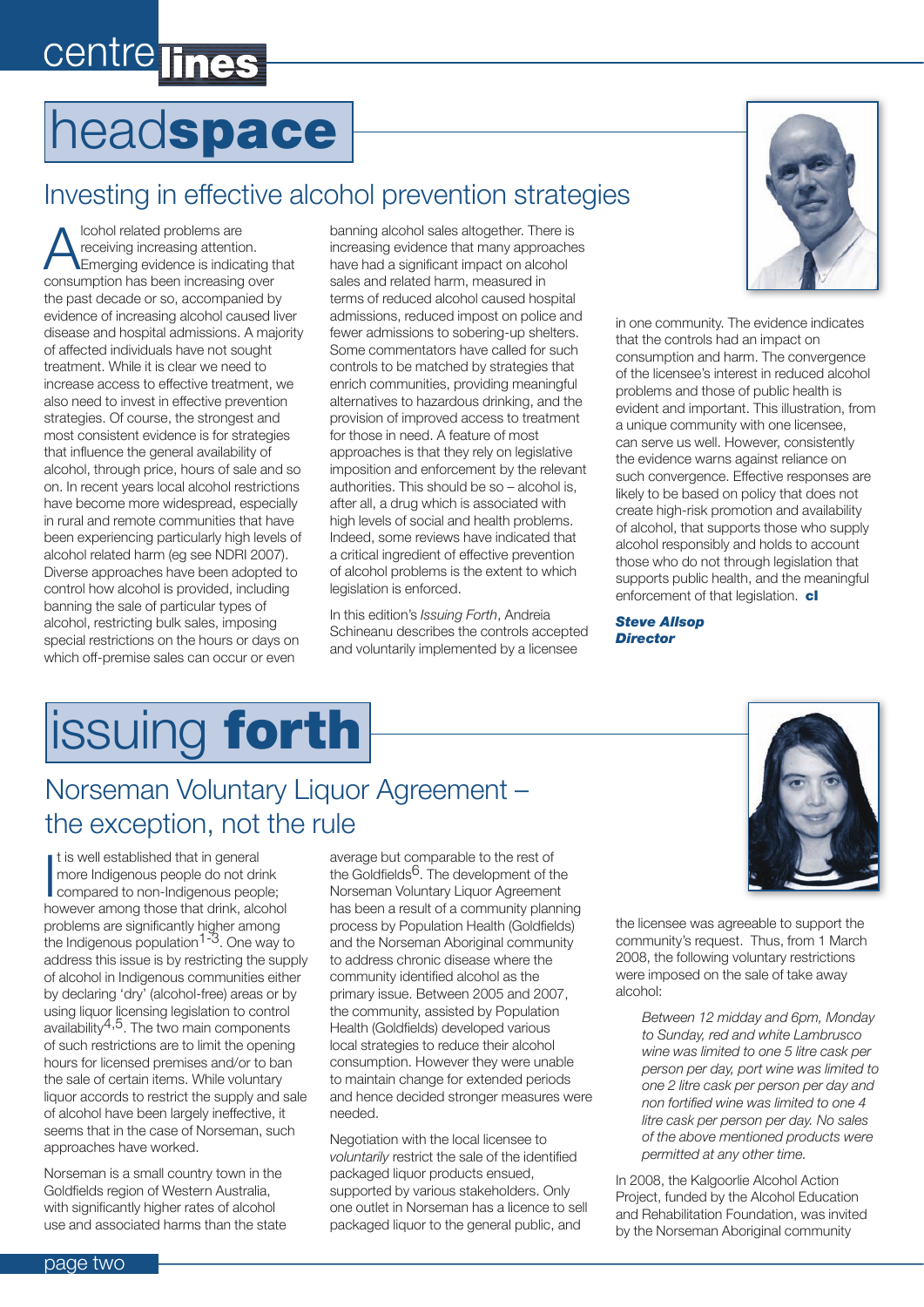to evaluate the restrictions. As part of this process we collected and compared health and law and order data for 12 months prior and 12 months post the voluntary restrictions. Sales of alcohol for 16 months prior and 16 months post the restrictions were obtained from the publican. Time series analyses were conducted to identify changes in alcohol use. The analyses included assessment of changes in types of beverages purchased and, in particular, identification of any product switching.

Qualitative data were also collected through face-to-face interviews with stakeholders and in focus group discussions with members of the local Aboriginal community. The topics discussed were: the rationale for restricting certain alcoholic beverages; changes, if any, in individual and communal patterns of alcohol use; individual and community climate before and after the restrictions, focusing on health; the impact of restrictions on relationships, children, employment and relations with the wider Norseman community; and future plans regarding the restrictions.

Results indicate that overall there was a 10.3% reduction in total incidents reported to police in the 12 month period after the restrictions. Assaults decreased by 17.5%, domestic violence by 15.3% and burglaries decreased by 23.9% in the year after the restrictions compared to the same time frame prior to the restrictions. Interestingly, drink driving cases increased by 19.5%. However, this increase occurred among the non Aboriginal community, while there was a decrease in drink driving in the Aboriginal community.

In the year after the introduction of the restrictions, presentations to the Emergency Department for all ailments declined by more than a third for Aboriginal patients while it remained constant for non Aboriginal patients. Time series analysis of these data indicates that post restrictions there is a downward trend in ED presentations for Aboriginal patients but an upward trend in presentations for non Aboriginal patients. Furthermore, total alcohol related admissions dropped by two thirds after the restrictions and the reduction occurred almost exclusively in the Aboriginal population.

There was a decrease of 10% in the per capita sale of pure alcohol from 21.39 litres to 19.29 litres. There was a 75% reduction in sales of cask red wine (p=0.002) and 50.6% decrease for fortified wines, both products used almost exclusively by the Aboriginal community. Ready to Drink (RTD) spirits sales also decreased by a third, although sales of regular spirits increased marginally. Beer sales did not change in the post restriction period.

Participants in the Aboriginal community focus groups reported that they substituted the restricted products with full strength beer and sometimes some of them drank mid strength beer. The community reports increased voluntary and early health care seeking behaviour, improved nutrition and participation in family, community and sporting activities, and decreased interpersonal violence and public drunkenness. The Norseman Aboriginal Community is currently working on a number of ongoing projects, but remain keen on restrictions continuing and they are currently seeking funding for a locally based, full time alcohol and other drugs support worker.

The interviews with key stakeholders revealed that there has been a noticeable change with regard to alcohol related harm, particularly in the Aboriginal community, with reports of reduced public drunkenness and offending, increased attendance rates for school children, and a community becoming more proactive about social and health issues.

The voluntary liquor restrictions in the Norseman community have produced positive results. However, there are indications that the majority of changes have largely occurred in the Aboriginal community and to a much lesser extent in the non-Aboriginal community. It is unclear why this might be the case.

#### *So what are the implications for policy and practice?*

A recurring question is whether the Norseman Voluntary Liquor Restrictions can be applied elsewhere. The answer is a qualified yes and no. As a model of collaboration and development of local ownership, the process that has led to these restrictions can be applied in other communities around Australia, Aboriginal or non-Aboriginal. However, it is important to recognise the unique nature of Norseman – it has a small population and a single, engaged publican who, along with the community process, was a key to the success of this Accord. The community ownership was critical and it is important to ensure funding and processes that allow this to happen.

The voluntary aspect of the restrictions is interesting. The liquor licensing authorities were not involved at any stage of the development of the restrictions, thus there was no implicit threat to force restrictions on the local publican if he decided not to collaborate. In most communities when responses to alcohol related problems are discussed, resistance may arise from licensees who are concerned about business impacts. In this case, the publican

saw that the long term business outcomes for him were consistent with strategies that reduced harm for the whole community. Of course, this may be a feature of this particular licensee, in a context where his was the only liquor outlet. cl

#### *Andreia Schineanu Research Fellow* and *Project Coordinator Kalgoorlie Alcohol Action Project*

The full report of this study is available on the NDRI website at ndri.curtin.edu.au.

#### **Schineanu, A., Welander, F. and**

**Saggers, S.** (2010) *"Don't wake up angry no more" - the evaluation of the Norseman Voluntary Liquor Agreement.* National Drug Research Institute, Curtin University, Perth.

#### **References**

- 1. Gray, D. (2005) Preventing substance misuse among indigenous peoples: a comparative review. In 8th National Rural Health Conference. Central To Health: Sustaining Wellbeing in Remote and Rural Australia. 10-13 March 2005, Alice Springs, Northern Territory.
- 2. Gray, D. & Saggers, S. (2005) The evidence base for responding to substance misuse in Indigenous minority populations. In: Stockwell, T., Gruenewald, P.J., Toumbourou, J.W. & Loxley, W., Preventing harmful substance use: the evidence base for policy and practice. Chichester: John Wiley & Sons Ltd, pp 381-393.
- 3. Allsop, S. (2008) Engaging the community in responding to alcoholrelated problems. In: Moore, D. & Dietze, P., Drugs and public health – Australian perspectives on policy and practice. Melbourne: Oxford University Press; pp 17-28.
- 4. Loxley, W., Toumbourou, J., Stockwell, T., Haines, B., Scott, K., Godfrey, C., et al., (2004) The prevention of substance use, risk and harm in Australia: a review of the evidence. Ministerial Council on Drug Strategy: monograph prepared by the National Drug Research Institute and the Centre for Adolescent Health, Canberra.
- 5. National Drug Research Institute (2007) Restrictions on the sale and supply of alcohol: evidence and outcomes. Perth: National Drug Research Institute, Curtin University of Technology.
- 6. Velander, F., Schineanu, A. & Midford, R. (2010) Attitudes and knowledge of alcohol related harm minimisation initiatives in a rural Australian city: a baseline survey. Drugs: Education, Prevention and Policy; 17,(4),354-369.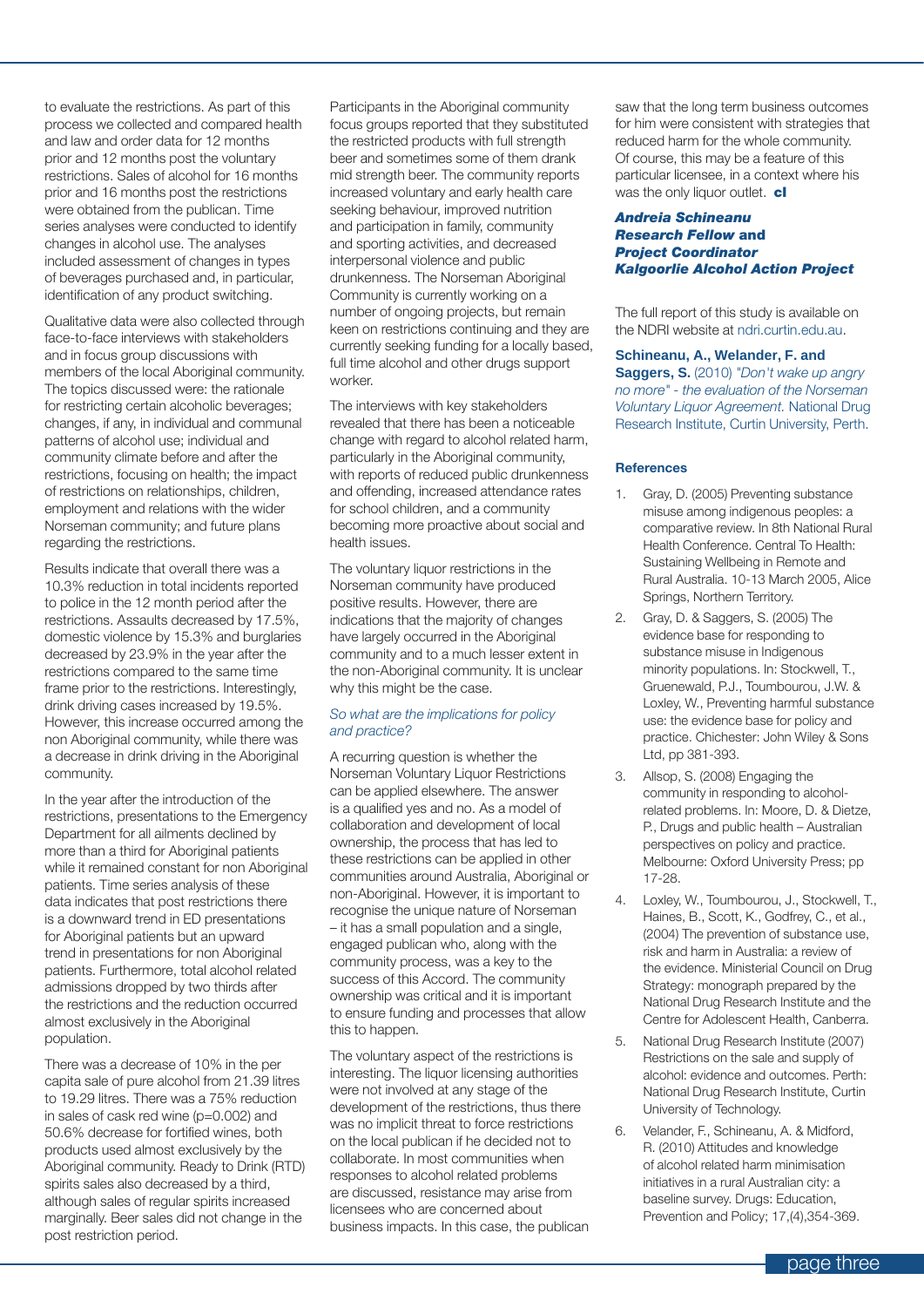# centre lines

# project notes

Reducing the harm from adolescent alcohol consumption: results from an adapted version of SHAHRP in Northern Ireland

#### *Michael McKay1, Nyanda McBride, John Cole1 and Harry Sumnall2* ( 1University of Liverpool, 2Liverpool John Moore's University)

This research project trialed an adapted version of the School Health and Alcohol Harm Reduction Project (SHAHRP) in Northern Ireland. The original SHAHRP study was conducted in Australia resulting in an evidence based, classroom, alcohol harm minimisation program which had significant behavioral impact on total consumption, risky consumption and harm experienced through own use of alcohol (see SHAHRP website for more details of this study http://ndri.curtin.edu.au/research/ shahrp/index.cfm).

The Northern Ireland SHAHRP study aimed to enhance alcohol related knowledge, create more healthy alcohol-related attitudes and reduce alcohol-related harms in 14- to 16-year olds. Students were from postprimary schools (high schools) in the Eastern Health Board Area in Northern Ireland. A total of 2349 participants were recruited at baseline (mean age 13.84) with an attrition rate of 12.8% at 32 month follow up.

The non-randomised control, longitudinal design with intervention and control groups, assessed students at baseline and 12, 24 and 32 months after baseline. Within the intervention arm SHAHRP was differentially facilitated by school teachers and community-based facilitators. The intervention was an adapted, culturally competent version of SHAHRP (Australia), a curriculum programme delivered in two consecutive academic years, with an explicit harm reduction goal. Using the original SHAHRP (Australia) measurement instruments, this study also assessed knowledge, attitudes, alcohol consumption, context of use, harm associated with own alcohol use (own harm) and harm associated with the alcohol use of other people (else harm) were assessed at all time points.

There were significant intervention effects on all study measures (intervention versus controls) with differential effects observed for teacher-delivered and outside facilitatordelivered SHAHRP. There were better observed intervention effects for knowledge, attitudes, own harm and consumption

of alcohol when SHAHRP was delivered by outside facilitators, with no observed difference in respect of else harm.

The study provides evidence of the cultural applicability of a harm reduction intervention, (SHAHRP adapted) for risky drinking and alcohol related harm in adolescents in the Northern Ireland context. The replication of the Australian SHAHRP study in Northern Ireland with similar behavioral results, strengthens the importance of providing interactive harm minimisation approach to school based classroom alcohol education.

Results of this study have been submitted for publication.

### Evaluation of services to CaLD women with comorbidity

#### *Sherry Saggers, Lynn Roarty*

The objective of this research was to provide an evaluation of services for culturally and linguistically diverse (CaLD) women with comorbid mental health and drug and alcohol issues in Perth, Western Australia. The evaluation aimed to better inform the development of evidence-based training resources to improve the capacity of Womens Health Services Consortium to deliver services to this client group, and to enhance the capacity for self-evaluation of services. The research provides an overview of the literature around, and service provider views about, the availability and efficacy of services for women from culturally and linguistically diverse backgrounds who suffer with co-occurring mental health and drug and alcohol issues. The project provides an assessment of the range and availability of academic and 'grey' literature relevant to this client group; and some evidence, drawn from interviews, about the issues involved in and best practice approaches for working with CaLD women with co-occurring disorders.

#### FASD knowledge and referral pathways in early childhood settings

#### *Kate Frances, Sherry Saggers, Nyanda McBride, Anne Mahony1 and Lorian Hayes2*

( 1WA Population Health, Goldfields, 2University of Queensland)

Objectives: It is expected that this project will build on existing FASD research in Western Australia by exploring what is known and done about FASD in early learning and care settings, specifically to:

- Explore knowledge of FASD in early learning and care settings in Western Australia;
- Explore awareness of referral pathways (both formal and informal) for children with suspected FASD in those settings; and
- Identify use of services and incidence of referrals for children with suspected FASD in those settings.

Methods: This project is a cross-sectional study involving the distribution of a survey for primary data collection. This will involve surveying a representative sample of staff in playgroups, kindergartens, preschools and child care settings across WA. This survey will explore current knowledge of FASD and level of access to referral options, referral pathways and other support services for children with FASD and their carers.

Likely benefits: It is expected that this research will identify: what is currently known about FASD in early learning and care settings; the extent to which this is a concern for staff in those settings; and resources and referral options for children with FASD and their carers. It is also anticipated that this project will form the basis of a larger research project that will identify both the scope of possible interventions for early learning and care contexts, and ways to enable and enhance collaboration within and across health, education, disability services and child care sectors. cl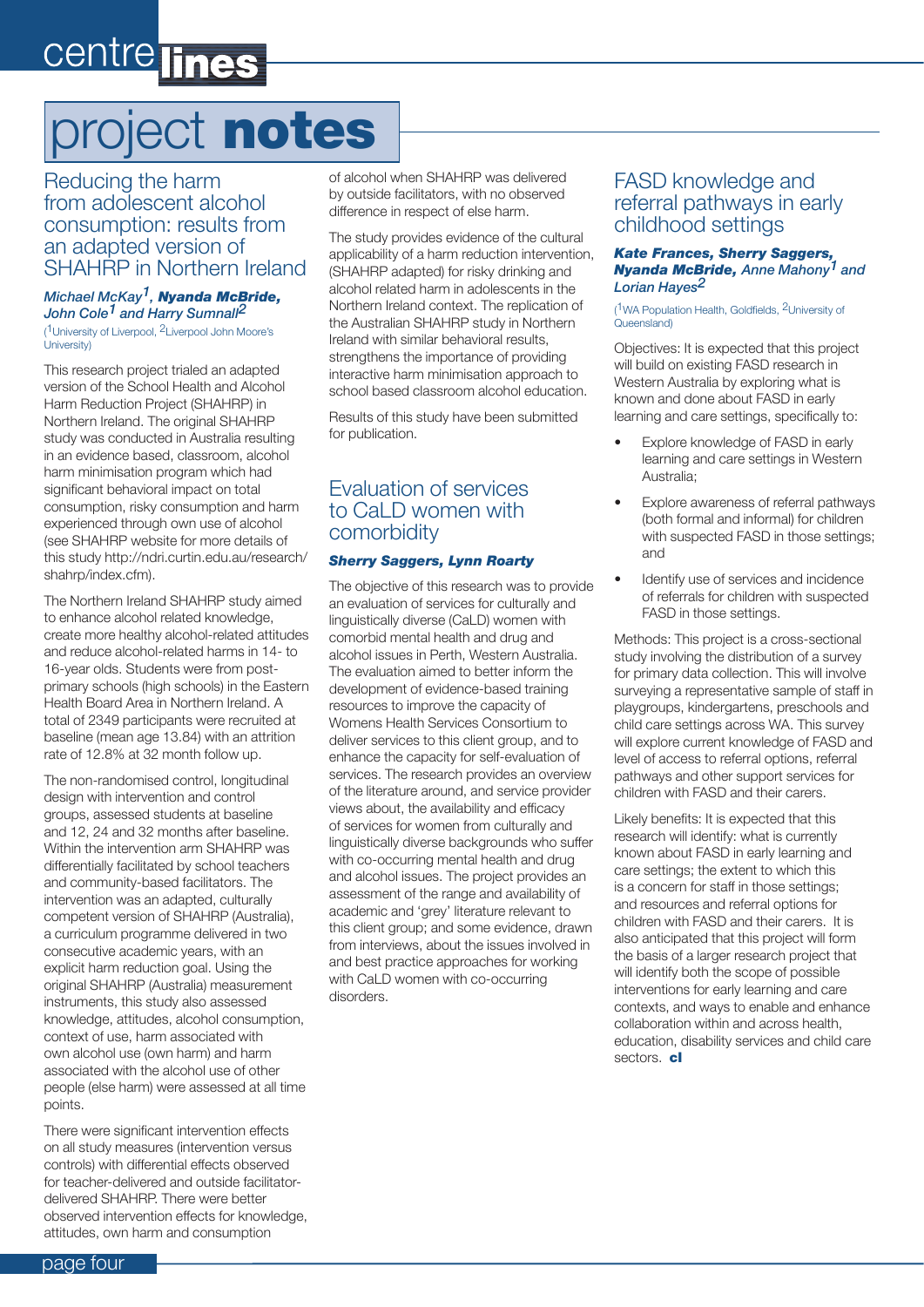# ndri news

### NAIDOC: a sense of pride

'Proud to be indigenous and proud to be Australian' was the theme of the 2010 NAIDOC Week barbecue at NDRI.

The annual celebration of Indigenous culture, which attracted about 80 visitors, featured the Wilyak traditional dancers and a 'didgeridoo duel' between brothers Ted and Nigel Wilkes. Ted Wilkes, an Aboriginal elder who is also Associate Professor at NDRI, said it was pleasing that there were so many children at the 2010 event.

"It gives us the opportunity to fulfil our responsibility to teach them about Indigenous Australian culture, and it's important that they see Aboriginal people who are proud of their culture, proud to be Indigenous and proud to be Australian," said Prof Wilkes.



*The Wilyak dancers at NDRI's NAIDOC celebration (Picture courtesy Ron Olson)*

### NAIDOC recognition for NDRI researcher

Indigenous researcher Annalee Stearne was recognised by Curtin University as an 'Unsung Hero' at its 2010 NAIDOC Week celebrations.

Annalee, who has worked at NDRI since 2001, was nominated by Indigenous Australian Research Team Leaders Professor Dennis Gray and Associate Professor Edward Wilkes, for her dedication to helping people affected by drug and alcohol problems.

Annalee has developed special purpose databases and the expertise to help evaluate and assess the effectiveness of community-based alcohol and drug intervention projects

"Annalee has worked diligently and given her time unstintingly both to NDRI and to the Indigenous community organisations with which NDRI has developed on-going research partnerships," the nomination outlined.

"These partnerships have been largely sustained by Annalee's absolute commitment. She is truly an unsung hero and worthy of Curtin's NAIDOC Week staff award."

Annalee was recognised as part of the NAIDOC Week awards jointly co-ordinated by Curtin, Centrelink, Medicare,



*NAIDOC award winner Annalee Stearne*

Child Support Agency Australia, the Commonwealth Rehabilitation Service and Australian Hearing. The awards, held at Curtin's Centre for Aboriginal Studies, were presented by Western Australia's first Indigenous news presenter Narelda Jacobs.

"This award has come as a great surprise," Annalee said. "I really enjoy working with Aboriginal people throughout Australia, and I am honoured that my work is being recognised during such an important week for Aboriginal Australians."

"Hopefully this recognition will help to raise the profile of the issues Aboriginal people face regarding alcohol and drug use, and will inspire others who are working quietly to improve the situation for Aboriginal Australians to continue their efforts."

### Honour for NDRI researcher

A 35-year commitment to addressing health and alcohol and other drug (AOD) issues among Indigenous Australians has been recognised with Professor Dennis Gray being inducted into the National Drug and Alcohol Awards Honour Roll.

Professor Gray has been working to address health issues in Indigenous communities since 1975. The hallmark of his work, which included setting up the Indigenous Australian Research Team at NDRI, has been building the capacity of Indigenous community-controlled organisations to conduct research into AOD problems in their own communities.

The Honour Roll acknowledges individuals who have made a significant contribution to reduce the harms from alcohol and other drug use over many years.

In presenting the award in Brisbane on

June 25, Queensland Deputy Premier Paul Lucas said Professor Gray had made a major contribution to addressing alcohol abuse in Aboriginal communities.

"He is an exceptional academic in the extent to which he engages with community organisations and with people who are part of the struggle for change," Mr Lucas said.

"He enters difficult public debates confidently and in an expert manner, which has had a big impact in helping Aboriginal community-controlled health services achieve the types of policy changes that make a difference. In spite of his knowledge and strong academic standing he has always remained approachable and has made the time to communicate with and support Aboriginal communitycontrolled health services.

"Professor Gray continues to do the type of research which we are able to use to

support and inform our advocacy for policy change in the critical area of alcohol. This includes research that supports an alcohol floor price, reduced takeaway hours, effective treatment service models as well as making transparent resource allocation decisions which are undermining Aboriginal community-controlled health services and residential treatment services."



*Professor Dennis Gray accepting his Honour Roll award*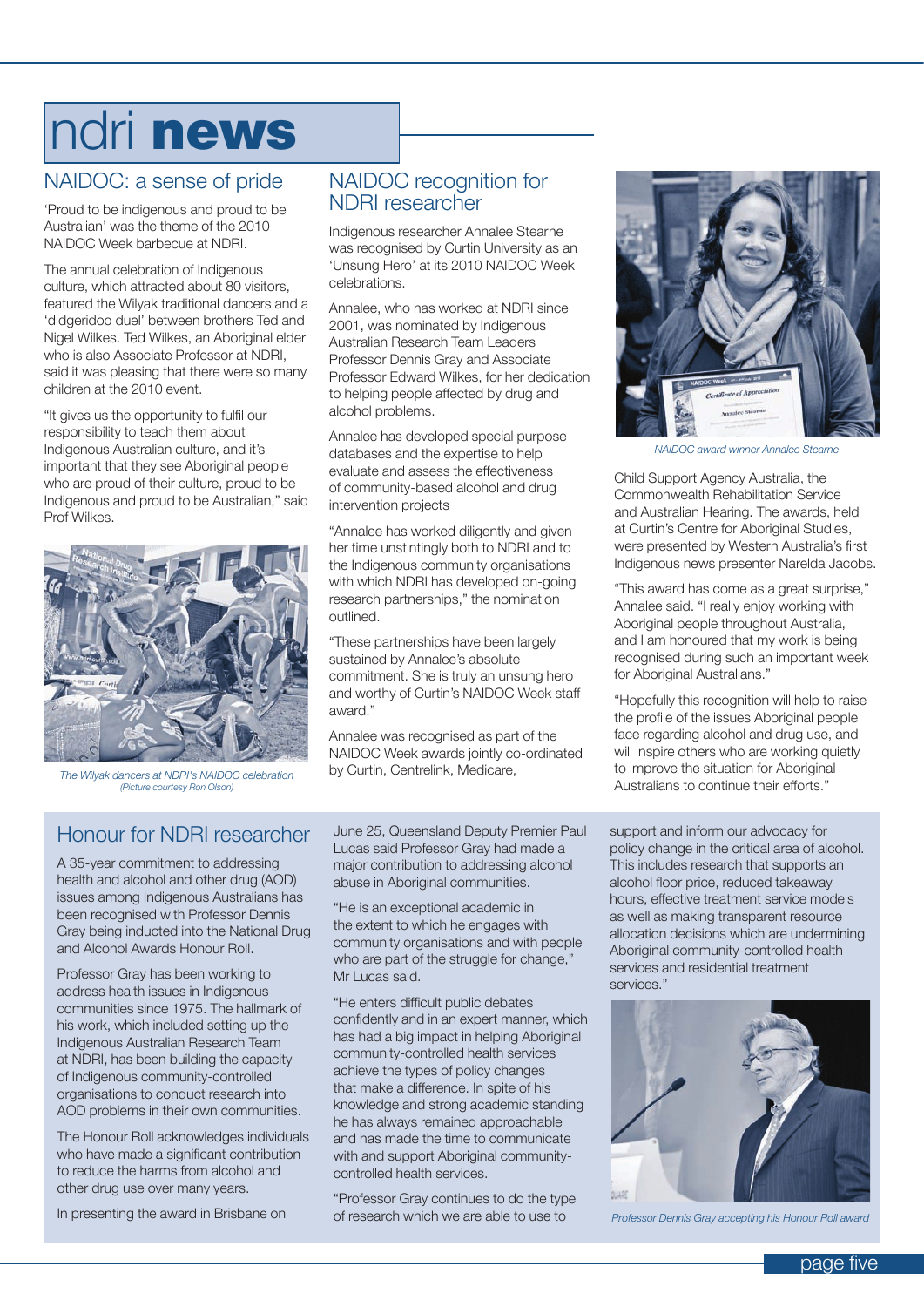# centre lines

# abstracts

#### Selling addictions: similarities in approaches between Big Tobacco and Big Booze

#### *Laura Bond, Mike Daube and Tanya Chikritzhs*

#### Australasian Medical Journal, 2010, 3, (6), 325-332

Background: The purpose of this research was to identify, through alcohol industry documents, similarities between tobacco and alcohol companies in approaches to evidence and counter-arguments to public health measures.

Method: A search of the tobacco document archives through the World Wide Web for alcohol industry documents was conducted. Alcohol-related search terms were entered into search fields of the tobacco document archives.

Results: The documents show that alcohol and tobacco companies have worked closely together, have shared information, share similar concerns and have used similar arguments to defend their products and prevent or delay restrictions being placed on their products.

Conclusion: This paper provides evidence that alcohol and tobacco companies are similar in a number of ways and there is scope to use these similarities in developing more effective public health approaches to addressing alcohol consumption and related harms.

#### Attitudes and knowledge of alcohol related harm minimisation initiatives in a rural Australian city: a baseline survey

#### *Fredrik Welander, Andreia Schineanu and Richard Midford*

Drugs: education, prevention and policy, 2010, 17, (4), 354–369

Aims: This study investigates the knowledge and attitudes towards alcohol related harm minimisation initiatives in Kalgoorlie-Boulder, Western Australia, as part of a community project aimed at reducing harms associated with excessive drinking.

Methods: Baseline data were collected from a stratified, community sample, using a purpose designed instrument. The community's readiness was determined by interviewing key stakeholders and community leaders, using the "Readiness for Change" interview instrument.

Findings: There were substantial levels of binge drinking accompanied by low awareness of alcohol as a local problem and lack of

knowledge about interventions that are currently operating in the community. Support for measures designed to reduce problems associated with excessive use of alcohol was polarised. Community readiness to tackle alcohol related issues was low indicating a need for awareness raising.

Conclusions: These findings are critical to informing the development of interventions to ensure they are tailored to this community's needs and abilities. Since knowledge and awareness of alcohol related issues are low in Kalgoorlie-Boulder, the first step in changing community attitudes is to create greater awareness of these issues and their consequences, and provide information on potential interventions to address the current problems.

#### Diverging trends in alcohol consumption and alcoholrelated harm in Victoria

#### *Michael Livingston, Sharon Matthews, Monica Barratt, Belinda Lloyd and Robin Room*

#### Australian and New Zealand Journal of Public Health, 34, (4), 368-373

Objective: To examine recent trends in alcoholrelated harm and risky drinking in Victoria, Australia.

Methods: The study compiled eight measures of alcohol-related harm from published and unpublished sources, covering data relating to health, crime, alcohol treatment and traffic crashes for the financial years 1999/2000 to 2007/08. In addition, published estimates of short and long-term risky drinking from three-sets of surveys between 2001 and 2007 were examined.

Results: Six of the eight harm indicators substantially increased, while only alcoholrelated mortality and single-vehicle nighttime crashes remained relatively stable. In particular, rates of emergency presentations for intoxication and alcohol-related ambulance attendances increased dramatically. Contrastingly, survey-derived estimates of the rate of risky-drinking among Victorians were stable over the time-period examined.

Conclusions: Evidence across the data examined suggests significant increases in alcohol-related harm taking place during a period of relatively stable alcohol consumption levels. This disparity may be accounted for by changing drinking patterns among small, highrisk, subgroups of the population.

Implications: The sharply increasing rates of alcohol-related harm among Victorians suggest that changes to alcohol policies focusing on improving public health are necessary.

Mortality rate of alcoholic liver disease and risk of hospitalisation for alcoholic liver cirrhosis, alcoholic hepatitis, and alcoholic liver failure in Australia between 1993 and 2005

#### *Wenbin Liang, Tanya Chikritzhs, Richard Pascal and Colin Binns*

Internal Medicine Journal, 2010, doi: 10.1111/j.1445-5994.2010.02279.x

Background: Alcoholic liver disease (ALD) is an important contributor to the total burden of alcohol-related harm, however the morbidity

#### **NDRI 2011 DOCTORAL SCHOLARSHIPS**

#### **Would you like the opportunity to extend your knowledge of the alcohol and other drug field through original research?**

The National Drug Research Institute (NDRI), one of Australia's leading alcohol and other drug research centres, has been granted funds by the Commonwealth Department of Health and Ageing for two PhD Scholarships.

The three-year scholarships are for doctoral research into the prevention or reduction of alcohol and/or other drug related harm. Each scholarship carries an annual stipend of \$27,638 (indexed to inflation).

#### Applications are invited **in any of these broad research areas**:

- Young people and alcohol
- Preventing and responding to alcohol and/or other drug problems in Indigenous communities
- Prevention and early intervention with alcohol and/or other drug problems
- Preventing and responding to alcohol and/or other drug problems in the criminal justice system.

Applications are invited from anyone with a health or relevant social science background. A good honours degree or its equivalent is required. Applications must be received by **31 October 2010.** For further information visit **ndri.curtin.edu.au.**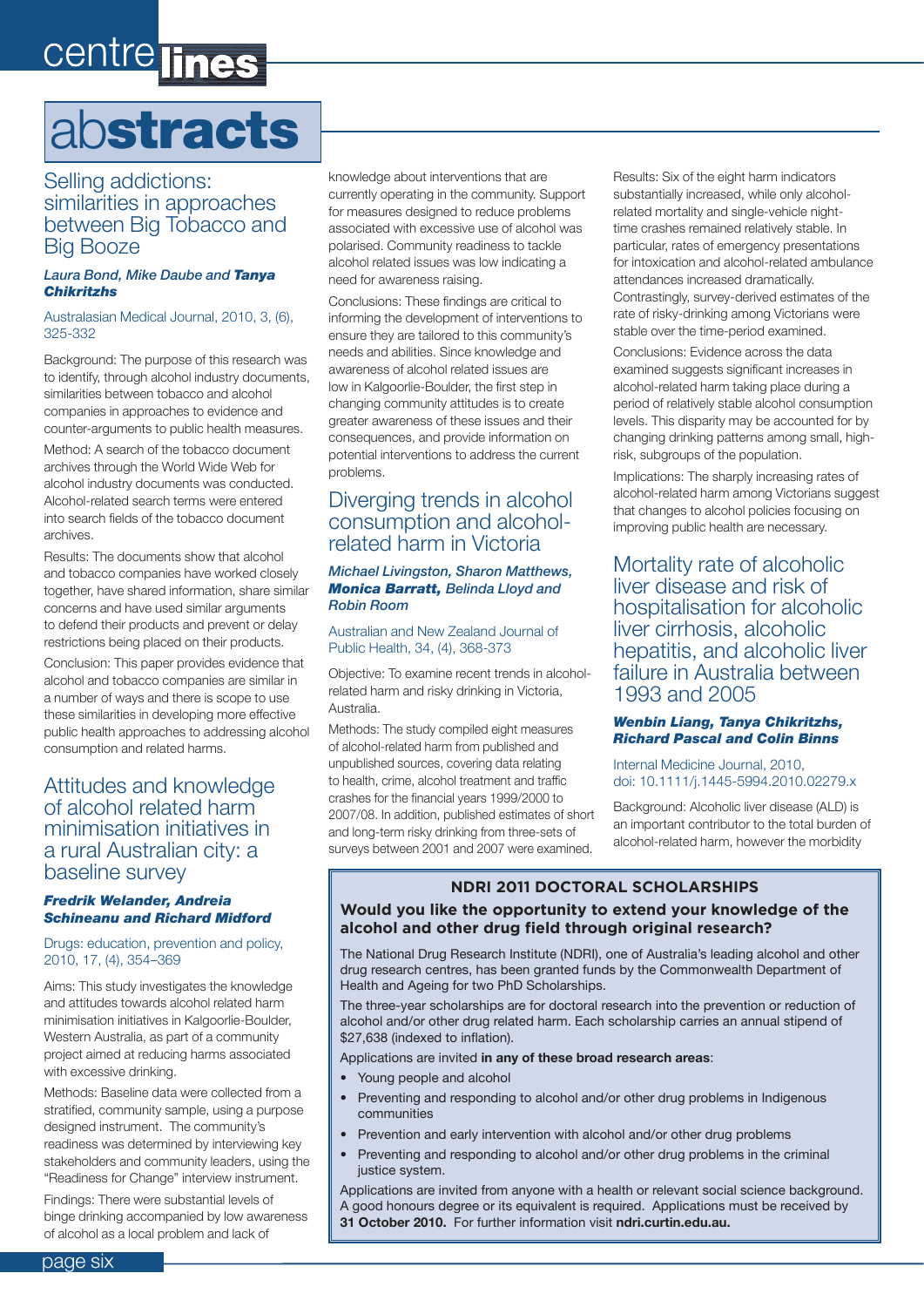of different types of alcoholic liver disease in Australia has not been described.

Aim: To investigate recent trends in hospital admission rates among alcoholic liver cirrhosis, alcoholic hepatic failure and alcoholic hepatitis in Australia, as well as the mortality of ALD.

Method: A population-based cohort study including the total 15+ yrs Australian population events record of ALD were obtained from the Australian Bureau of Statistics and the Australian Institute of Health and Welfare.

Main outcome measures: 1) Trend of standardised mortality rates and trend of standardised hospital admission rates for males and females for 1993/94-2004/05 (fiscal year), 2) relative risk of alcoholic liver cirrhosis, alcoholic hepatic failure and alcoholic hepatitis hospital admissions for 1999/00-2004/05.

Results: The mortality rate of ALD decreased significantly. Significant increases in hospital admissions for alcoholic hepatic failure among older adults and alcoholic hepatitis among younger age groups were observed. There is a significant ten fold increase in the risk of hospital admissions of alcoholic cirrhosis in

2002/03 for the 20-29 yrs population.

Conclusion: Reductions in overall ALD mortality observed are likely the result of advances in disease management. Significant increase in hospital admissions suggests an increase in the prevalence of ALD among the Australia population. Dramatic increases in hospital admissions for alcoholic cirrhosis in 2002/03 for the 20-29 yrs population may have been due to an increase in screening of alcohol-related harms in primary care settings.

#### 'Muzzas' and 'Old Skool Ravers': ethnicity, drugs and the changing face of Melbourne's dance party/ club scene

#### *Christine Siokou, David Moore and Helen Lee*

#### Health Sociology Review, 2010, 19, (2), 192-204

The relationship between ethnicity and the use of 'party drugs' (eg methamphetamine and ecstasy) has received little attention in

Australia. This paper focuses on ethnicity and party drug use within the context of dance parties and clubs in Melbourne, Australia's second largest city. The young people who participated in our research, many of whom are long-time dance party attendees, or 'old skool ravers', frequently made claims to the possession of subcultural capital by labelling as 'muzzas' and 'beefcakes' those they perceived to be outsiders to the dance scene. 'Muzzas' are defined as heavily-muscled young men, commonly of Southern European or Middle Eastern background, who are obsessed with cars, have 'no class' and dance in an overly aggressive way. Although the 'old skool ravers' were often from similar ethnic backgrounds to 'muzzas', they rarely drew on ethnicity in forming their own identities. They did, however, explicitly invoke ethnicity in the distinctions they created between themselves and 'muzzas'. Their claims to subcultural capital are based on notions of nostalgia and an authentic involvement in the dance scene, and on their perceived distance from a mainstream culture consisting of 'normal people'.

# recent publications

### Monographs and Technical Reports

**Laslett, A-M., Catalano, P., Chikritzhs, T., Dale, C., Doran, C., Ferris, J., Jainullabudeen, T., Livingston, M, Matthews, S., Mugavin, J., Room, R., Schlotterlein, M. and Wilkinson, C.** (2010) The range and magnitude of alcohol's harm to others. AER Centre for Alcohol Policy Research, Turning Point Alcohol and Drug Centre, Fitzroy, Victoria.

**Roarty, L. and Saggers, S.** (2010) Evaluation of services to culturally and linguistically diverse (CaLD) women with comorbid mental health and drug and alcohol issues. National Drug Research Institute, Curtin University, Perth, WA.

#### **Rainsford, C.A., Lenton, S. and**

**Fetherston, J.** (2010) Indications of changing trends in heroin and other opioid use in IDRS data nationally and in Western Australia. Drug Trends Quarterly Bulletin, April. National Drug and Alcohol Research Centre, University of New South Wales, Sydney, NSW.

**Schineanu, A., Welander, F. and Saggers, S.** (2010) "Don't wake up angry no more" - the evaluation of the Norseman Voluntary Liquor Agreement. National Drug Research Institute, Curtin University, Perth, WA.

### Articles and Books

**Bond, L. Daube, M. and Chikritzhs, T.** (2010) Selling addictions: similarities in approaches between Big Tobacco and Big Booze. Australasian Medical Journal, 3, (6), 325-332.

**Fillmore, K. and Chikritzhs, T.N.** (2010) Commentary on Britton et al. (2010): the dangers of declining drink. Addiction, 105, (4), 646-647.

**Gray, D.** (2010) The Northern Territory Emergency Response and cannabis use in remote Indigenous communities (Refereed letter to the Editor). Medical Journal of Australia, 192, (10), 555.

**Liang, W., Chikritzhs, T. and Fillmore, K.**  (2010) Letter to the editor: Mental disorders the missing piece? Addiction, 105, (8), 1497- 1498.

**Liang, W., Chikritzhs, T., Pascal, R. and Binns, C.W.** (2010) Mortality rate of alcoholic liver disease and risk of hospitalisation for alcoholic liver cirrhosis, alcoholic hepatitis, and alcoholic liver failure in Australia between 1993 and 2005. Internal Medicine Journal, accepted article, doi: 10.1111/j.1445- 5994.2010.02279.x

**Livingston, M., Matthews, S., Barratt, M.J., Lloyd, B. and Room, R.** (2010) Diverging trends in alcohol consumption and alcohol-related harm

in Victoria. Australian and New Zealand Journal of Public Health, 34, (4), 368-73.

**Nichols, F.** (2010) Aboriginal recommendations for substance use intervention programs. Aboriginal and Islander Health Worker Journal, 34, (3), 4-8.

**Nichols, F.** (2010) Aboriginal recommendations for substance use program evaluation. Aboriginal and Islander Health Worker Journal, 34, (4), 17-19.

**Nichols, F.** (2010) Take the best from both cultures: an Aboriginal model for substance use prevention and intervention. Aboriginal and Islander Health Worker Journal, 34, (3), 10-14.

**Siokou, C., Moore, D. and Lee, H.** (2010) 'Muzzas' and 'Old Skool Ravers': ethnicity, drugs and the changing face of Melbourne's dance party/club scene. Health Sociology Review, 19, (2), 192-204.

**Welander, F., Schineanu, A. and Midford, R.** (2010) Attitudes and knowledge of alcohol related harm minimisation initiatives in a rural Australian city: a baseline survey. Drugs: education, prevention and policy, 17, (4), 354–369.

**Wilson, M., Stearne, A., Gray, D. and Saggers, S.** (2010). The harmful use of alcohol amongst Indigenous Australians. Published [14 June 2010] Australian Indigenous HealthInfoNet http://www. healthinfonet.ecu.edu.au/alcoholuse\_review.